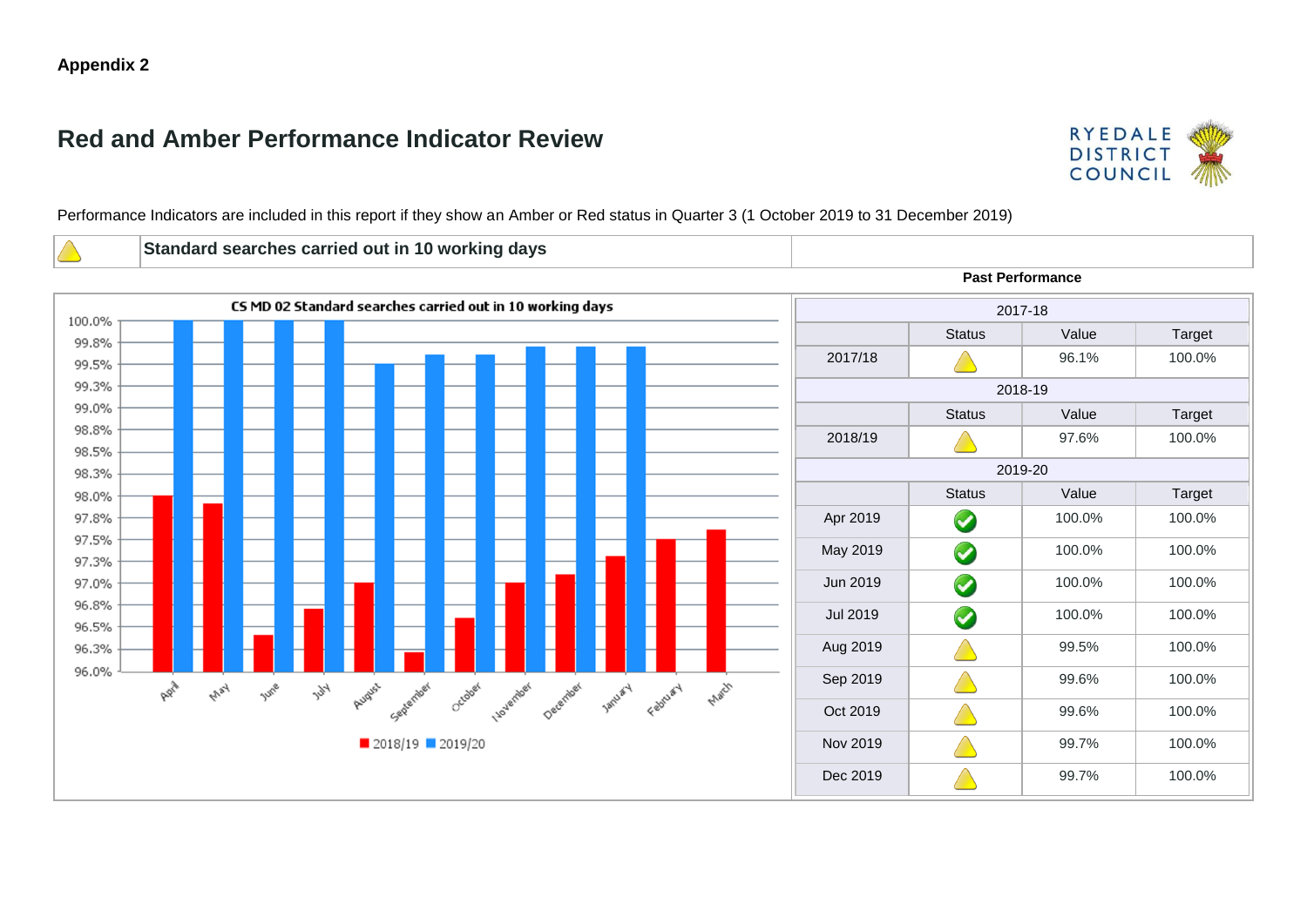| Jan 2020 |  | 100.0% |
|----------|--|--------|
| Feb 2020 |  | 100.0% |
| Mar 2020 |  | 100.0% |

Performance has improved markedly overall in comparison to 2018/19, operating at 100% completion from April to July 2019. A fall in accumulative performance to 99.5% in August 2019 came from a query on a listed building curtilage that required further investigation and specialist advice from the Building Conservation Officer, causing the search to go over the 10 working day target.

The search completion percentage improved to 99.6% in September and October and improved further in November and December to the current value of 99.7%. The percentage completed by the end of January 2020 maintained at an accumulative 99.7% of searches completed.

Of the 323 standard searches carried out in the year to date, 322 have been completed within 10 working days, so it is not proposed to take any actions at this stage.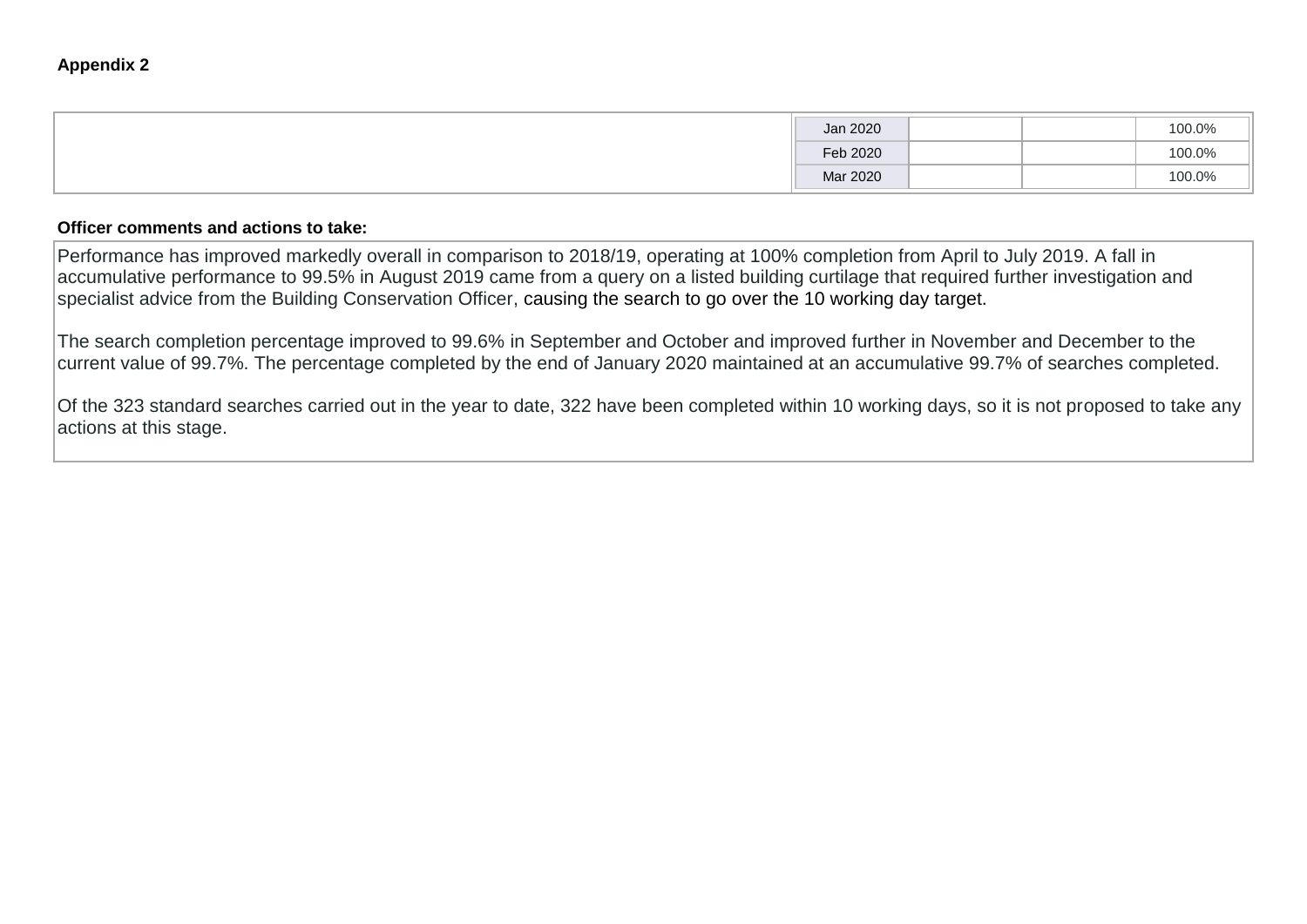**% of Non-domestic Rates Collected**



#### **Past Performance**

| 2017-18         |                      |        |        |  |  |  |  |
|-----------------|----------------------|--------|--------|--|--|--|--|
|                 | <b>Status</b>        | Value  | Target |  |  |  |  |
| 2017/18         | $\blacktriangledown$ | 99.56% | 99.39% |  |  |  |  |
| 2018-19         |                      |        |        |  |  |  |  |
|                 | <b>Status</b>        | Value  | Target |  |  |  |  |
| 2018/19         |                      | 99.49% | 99.56% |  |  |  |  |
| 2019-20         |                      |        |        |  |  |  |  |
|                 | <b>Status</b>        | Value  | Target |  |  |  |  |
| Apr 2019        |                      | 16.16% | 16.76% |  |  |  |  |
| May 2019        |                      | 25.36% | 25.51% |  |  |  |  |
| Jun 2019        |                      | 33.81% | 34.21% |  |  |  |  |
| <b>Jul 2019</b> |                      | 42.18% | 42.70% |  |  |  |  |
| Aug 2019        |                      | 51.06% | 51.38% |  |  |  |  |
| Sep 2019        |                      | 59.62% | 60.20% |  |  |  |  |
| Oct 2019        |                      | 67.92% | 68.88% |  |  |  |  |
| Nov 2019        |                      | 76.57% | 77.48% |  |  |  |  |
| Dec 2019        |                      | 84.82% | 86.04% |  |  |  |  |
| Jan 2020        |                      |        | 94.64% |  |  |  |  |
| Feb 2020        |                      |        | 97.15% |  |  |  |  |
| Mar 2020        |                      |        | 99.49% |  |  |  |  |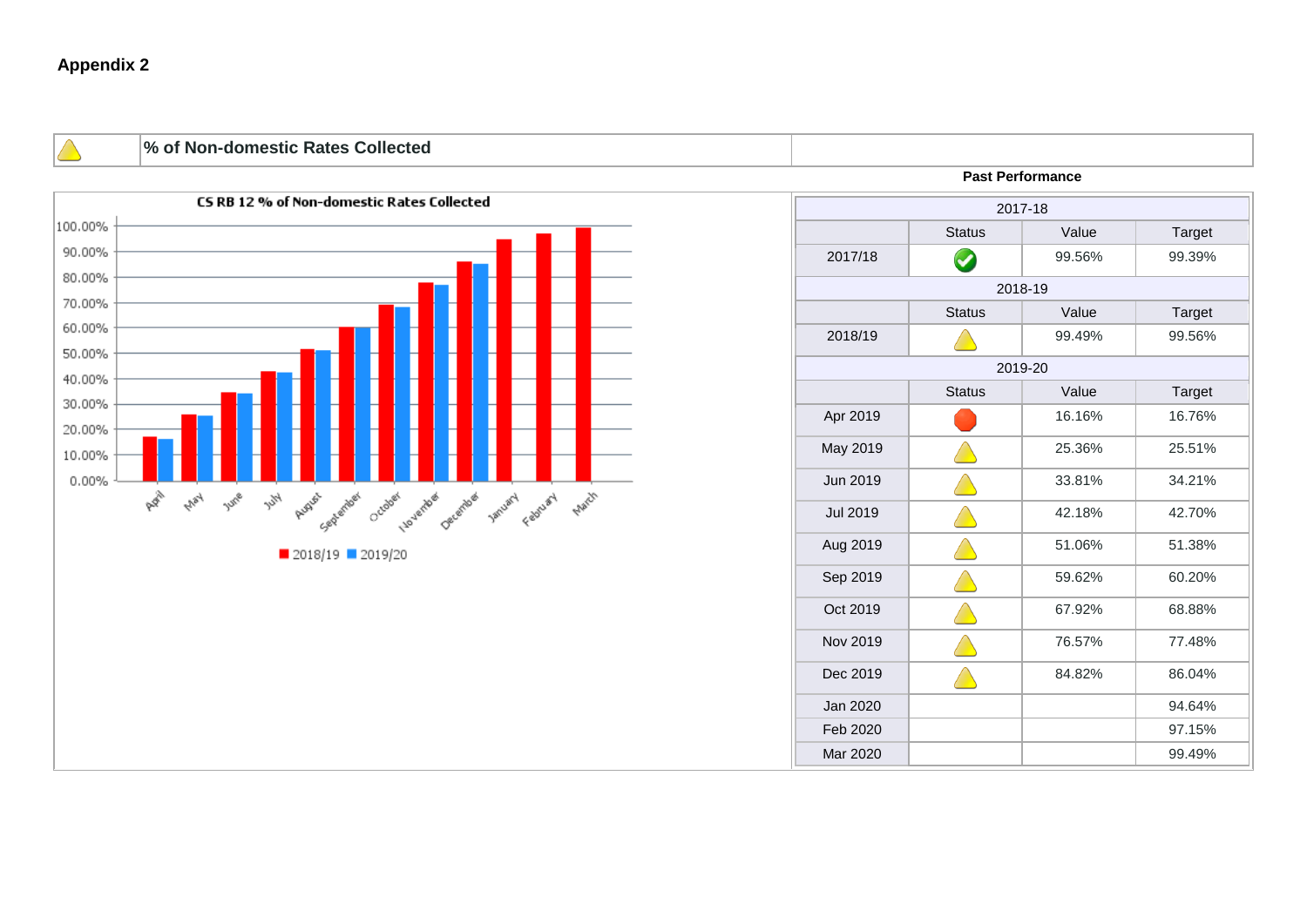NNDR collection can be subject to potential large-scale fluctuation due to the level of yield individual hereditaments can raise when the valuation office agency make an alteration. For example, if a premises' RV increases substantially or a new hereditament is assessed with a significant RV, then additional yield is raised. As collection is monitored by comparing monetary value collected against net yield, any individual increases to RV show as a decrease in collection. This is something we expect will level out by the end of the financial year. Unfortunately, any decreases in yield do not show as an increase in collection as we have to refund the credit to the ratepayer in these circumstances.

## Comparative statistics for NNDR collection from 2013/14 to 2018/19

The table below shows that Ryedale has collected the highest percentage of non-domestic rates for LA districts in Y&H for the last four years.

|                         | <b>NDR</b> collection rate |                                                                             |                                                                               |                                                                             |  |  |  |
|-------------------------|----------------------------|-----------------------------------------------------------------------------|-------------------------------------------------------------------------------|-----------------------------------------------------------------------------|--|--|--|
| Period<br>Ryedale       |                            | Minimum for All local authority<br>districts in Yorkshire and<br>Humberside | %<br>Mean for All local authority<br>districts in Yorkshire and<br>Humberside | Maximum for All local authority<br>districts in Yorkshire and<br>Humberside |  |  |  |
| $\mathbf{H}$<br>2013/14 | Ħ<br>99.13                 | $\ddagger$<br>97.51                                                         | 4t<br>98.30                                                                   | $\ddagger$<br>99.13                                                         |  |  |  |
| 2014/15                 | 98.86                      | 97.20                                                                       | 98.23                                                                         | 98.95                                                                       |  |  |  |
| 2015/16                 | 99.18                      | 97.49                                                                       | 98.36                                                                         | 99.18                                                                       |  |  |  |
| 2016/17                 | 99.39                      | 97.64                                                                       | 98.51                                                                         | 99.39                                                                       |  |  |  |
| 2017/18                 | 99.60                      | 97.61                                                                       | 98.65                                                                         | 99.60                                                                       |  |  |  |
| 2018/19                 | 99.49                      | 97.52                                                                       | 98.66                                                                         | 99.49                                                                       |  |  |  |

Non domestic rates collected as percentage non domestic rates due (from 2013/14 to 2018/19) for Ryedale

111 =

Source: Ministry of Housing, Communities & Local Government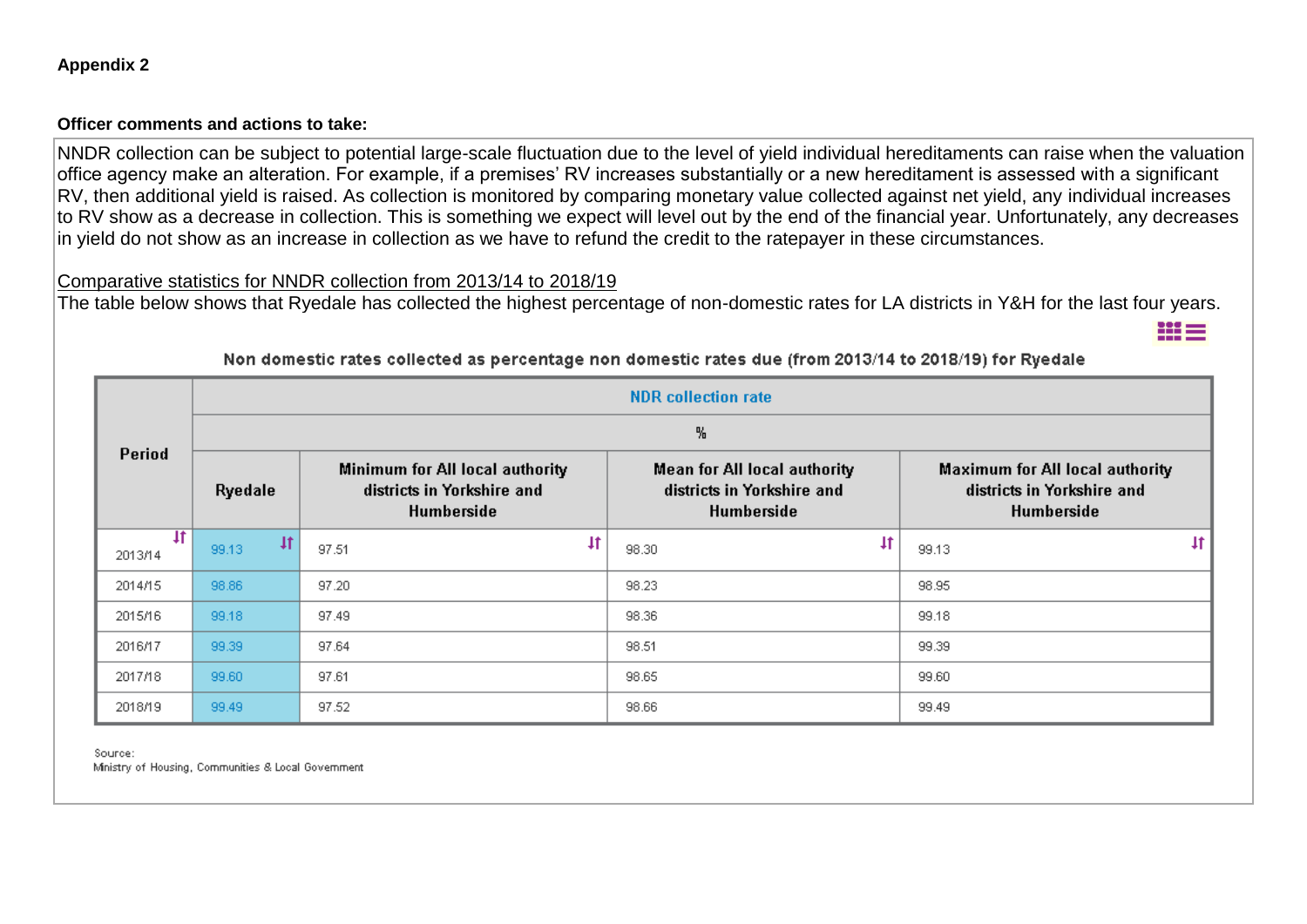**Processing of planning applications: Other applications (8 weeks) Past Performance** DM 157c Processing of planning applications: Other applications (8 weeks) 2017-18 100.00% Status | Value | Target 99.00% 2017/18 **A** 85.60% 90.00% 98.00% 97.00% 2018-19 96.00% Status | Value | Target 95.00% 2018/19 91.90% 90.00% 94.00% 2019-20 93.00% Status | Value | Target 92.00% 91.00% Apr 2019 **Aug 2019** 86.10% **86.10%** 90.00% 90.00% May 2019  $\bigcup_{88.40\%}$  88.40% 90.00% 89.00% 88.00%  $Jun 2019$   $\land$  88.30% 90.00% 87.00%  $Jul 2019$   $\land$  88.90% 90.00% 86.00% Aug 2019 **Aug 2019** 86.40% 86.40% 90.00% 85.00% 84.00% **A**W May August Seilenter Crosser Installate Determined Failury Factory  $\text{Sep } 2019$   $\land$  85.60% 90.00% June  $F_{\rm 2C}$ Oct 2019  $\bigcup$  86.00% 90.00% 2018/19 2019/20 Nov 2019 **A** 86.10% 90.00% Dec 2019  $\bigcup_{86.90\%}$  86.90% 90.00%  $Jan 2020$   $|$  90.00% Feb 2020 | 90.00% Mar 2020 **90.00%**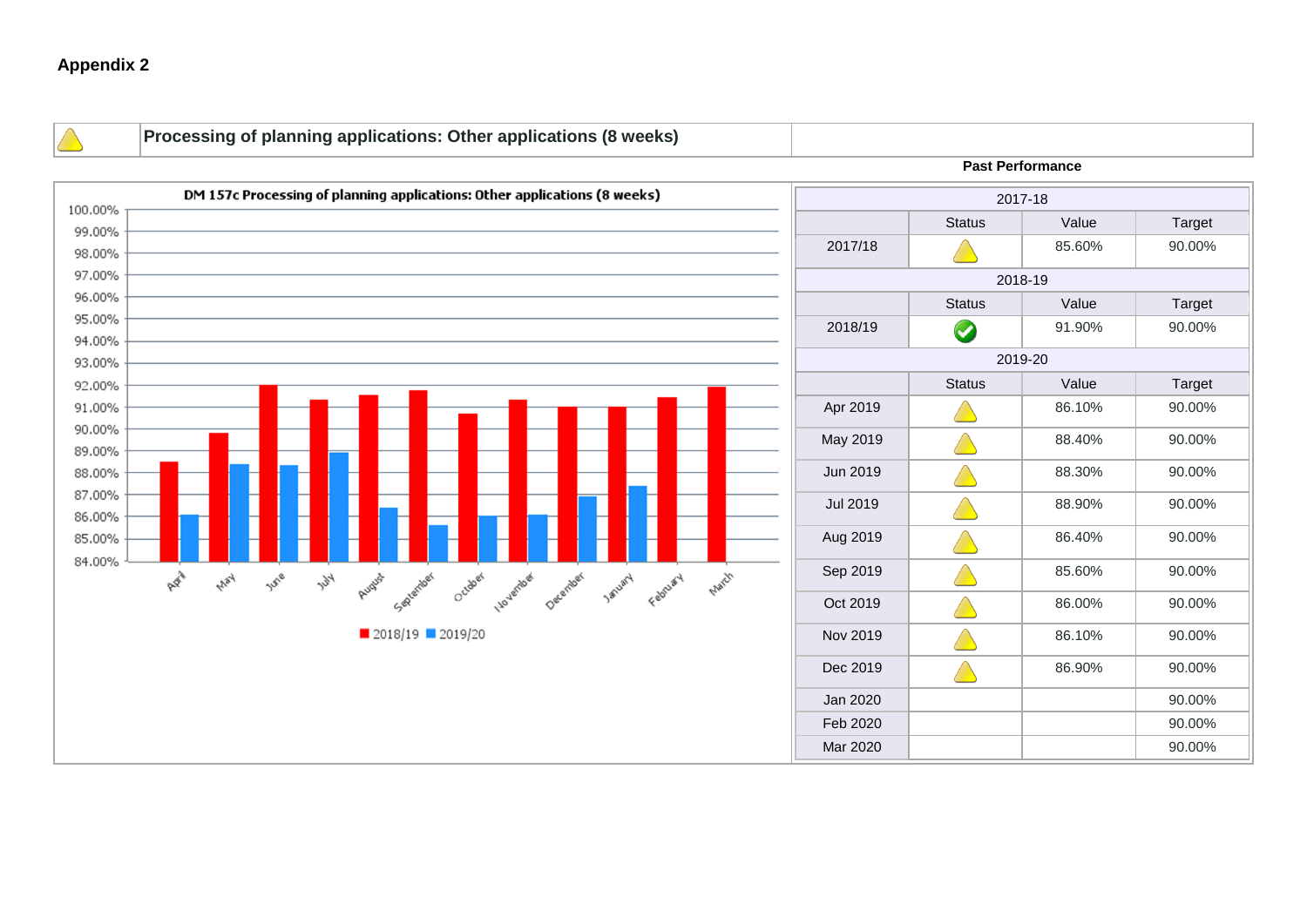More staff are now supporting this area of work since the end of quarter 2 (September 2019) to address the performance issues identified following the continued Amber PI status. The graduate staff and other members of the Planning and Regulatory Services team have taken on caseloads of delegated planning applications to support the rest of the team and to improve processing times.

The January 2020 processing performance improved for the fourth month in succession to 87.4% of applications processed within the 8 week time limit, and officers expect to see this improve further before the year-end. Performance will continue to be monitored in this area and the caseload for delegated planning applications undertaken by members of the Planning and Regulatory Services team where possible.

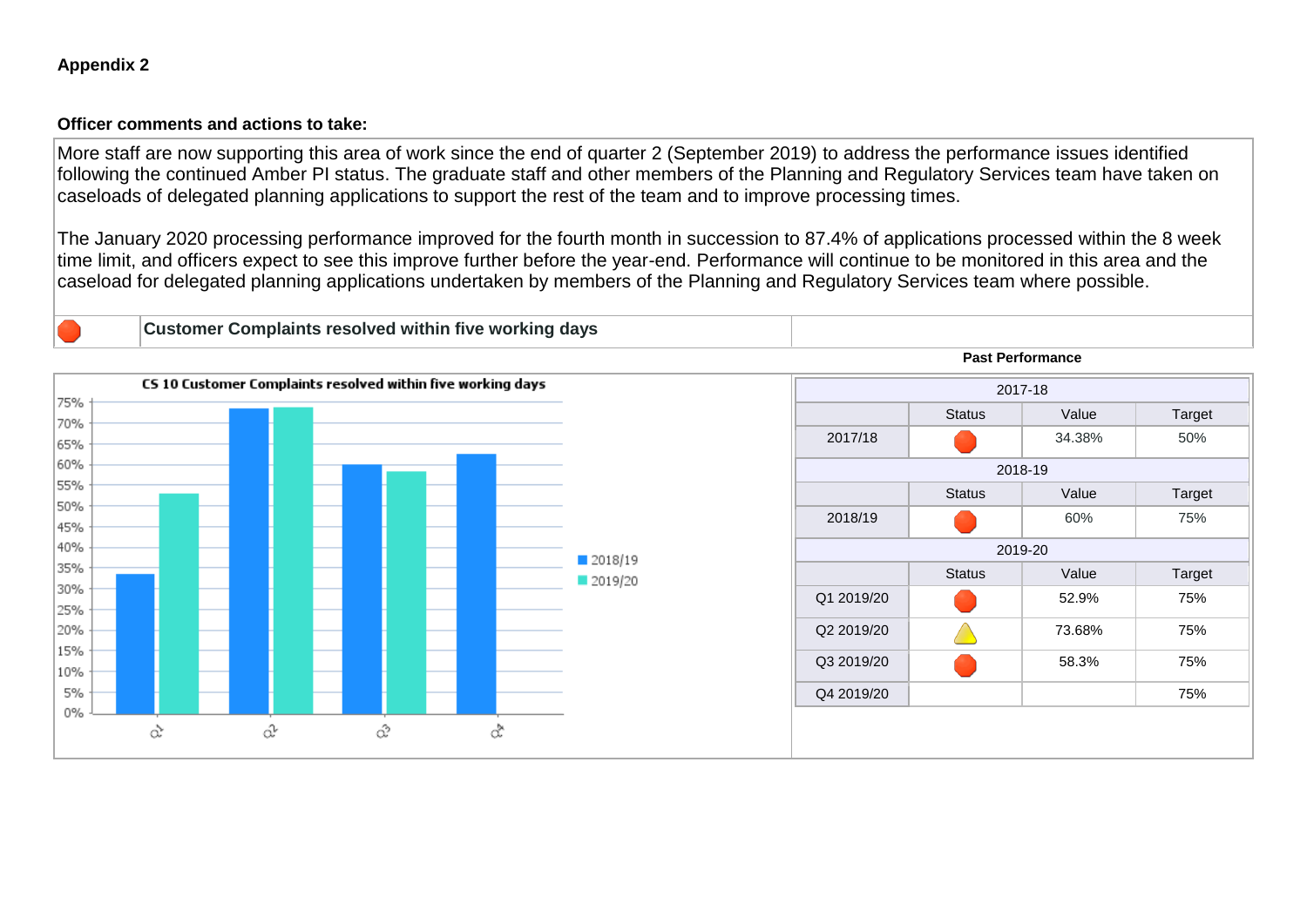In Quarter 3, 7 out of 12 customer complaints dealt with in this period were resolved within 5 working days. Of those that weren't resolved within the 5 day target in this quarter, there was 1 overdue complaint from Environmental Health, 1 from Housing Services and 3 from Planning and Regulatory Services.

The complaint on Environmental Health was not answered within the five working day target due to the site visit that was required to be scheduled as part of the investigation into the issue raised.

The overdue complaint in Housing was the result of a detailed investigation regarding an allegation received from a member of the public.

Overall delays in respect of two of the Planning and Regulatory Services complaints are directly attributable to lack of staff capacity. We now have a dedicated enforcement officer to assist with this type of complaint but other vacancies still include a part time Tree & Landscape officer and a Planning officer. We are currently seeking to recruit to these hard to fill posts, using a concerted effort with the assistance of colleagues in NYCC-ESS. There is no further action considered to be necessary or arising from the other overdue complaint, as further correspondence received from the complainant partway through dealing with the complaint delayed a response.

Despite the complaints not being completed within the five working day target, the complainants were kept informed throughout of the reason for delays and expected timescales for a response from the Customer Services team.

As a result of the continued poor performance of this indicator, procedures have been changed and training is ongoing in the administration of customer complaints to improve response times.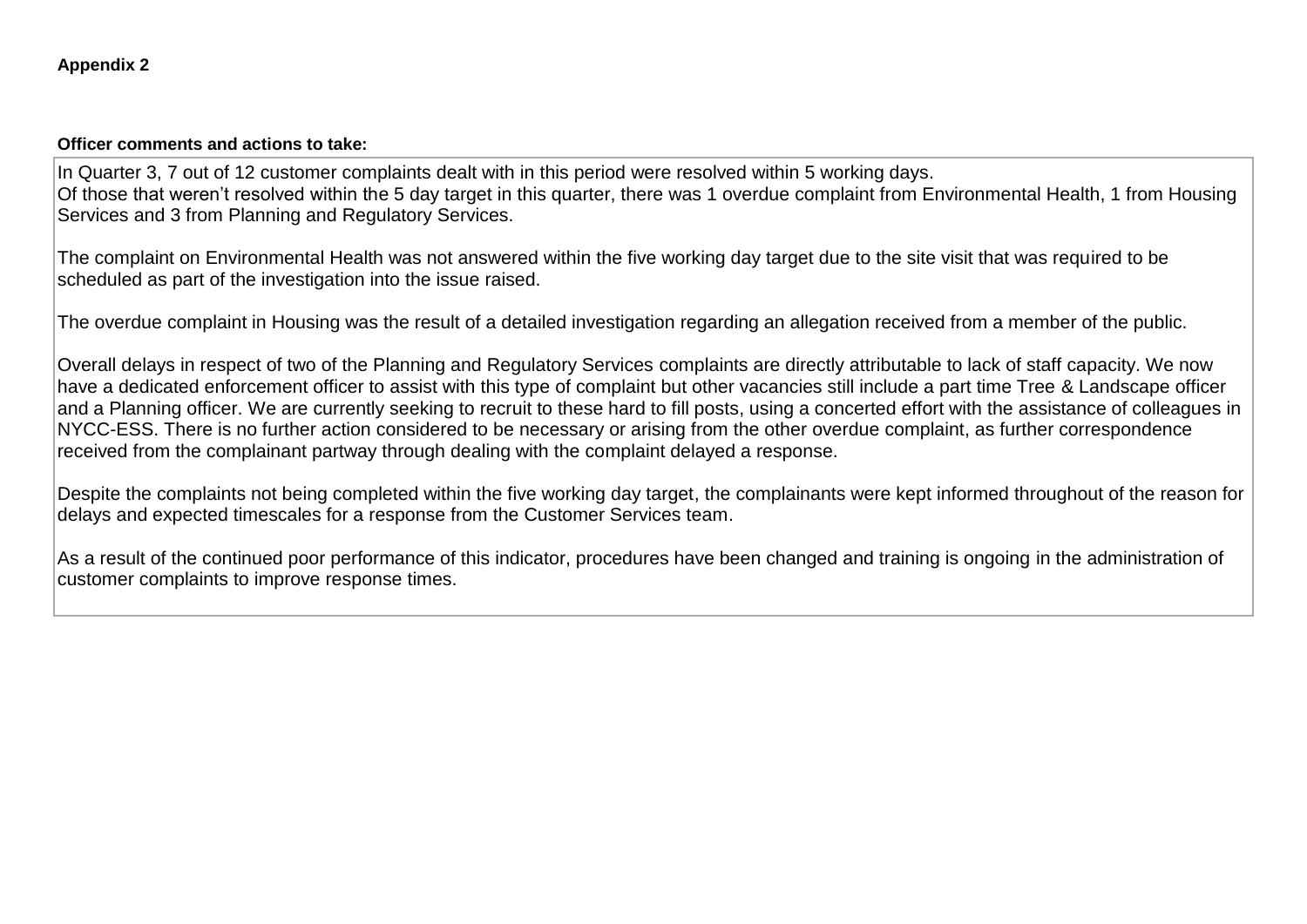

#### **Officer comments and actions to take:**

Following no allowed appeals in quarters 1 and 2 of the year, in quarter 3 there were 2 allowed appeals out of a total of 5 decisions.

One of the allowed appeals was the BP Garage proposal in Norton, which was not contested by the Council as the result of further information provided by the applicants to satisfy the initial reasons for refusal.

Appeal decisions received continue to be monitored, and there is no concern at this stage.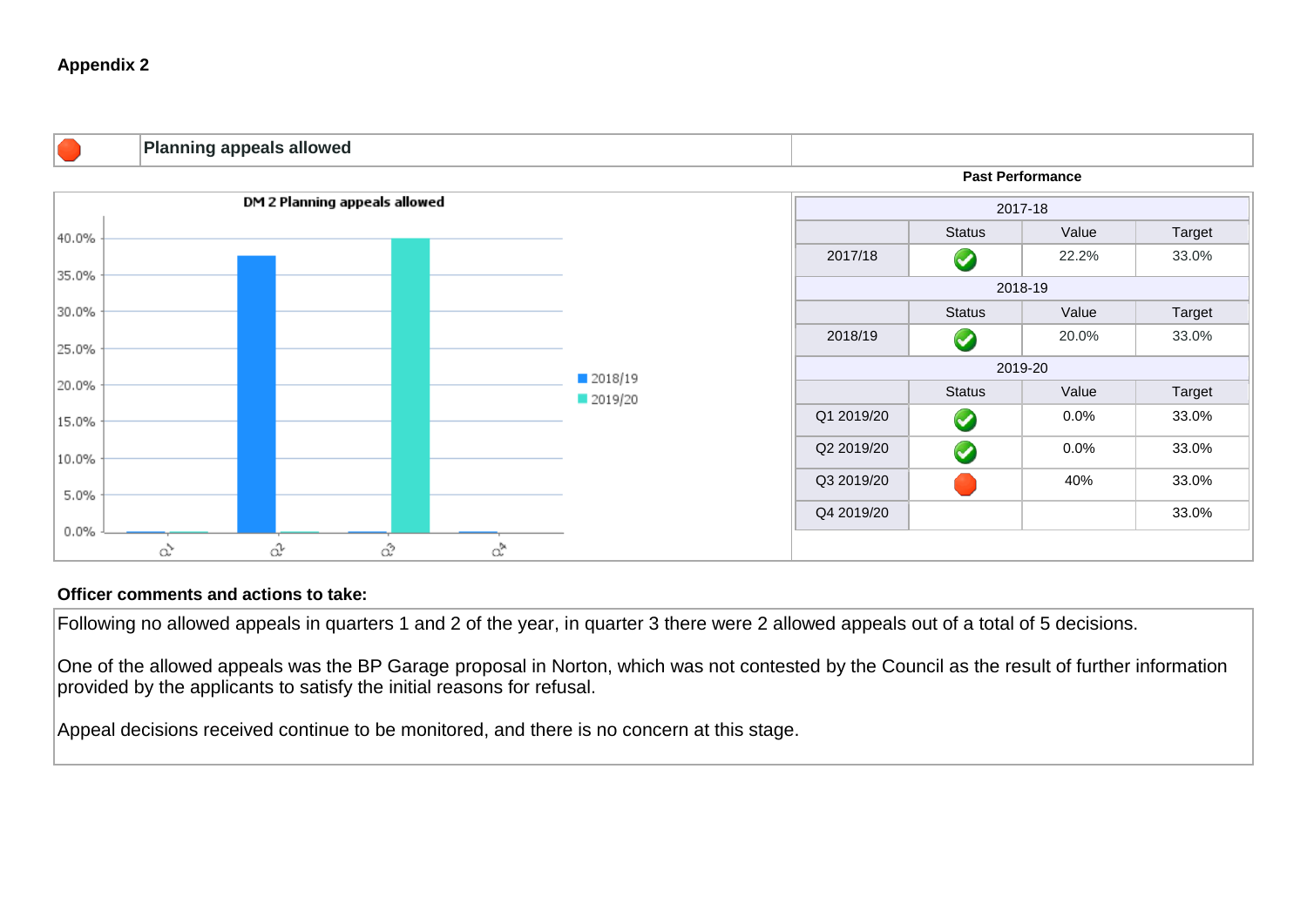

#### **Officer comments and actions to take:**

There are almost a third less households with whom we were satisfied are homeless or at risk of homelessness within 56 days so far in 2019-20, compared to an average for 3 quarters from 2018-19. Therefore, if less people are being accepted into the statutory duty, we will have less successful preventions or reliefs coming out. We are conducting work with many households prior to them coming under the statutory timescales, for example completing prevention work so they do not get notice from landlords in the first place, and this is not included in the